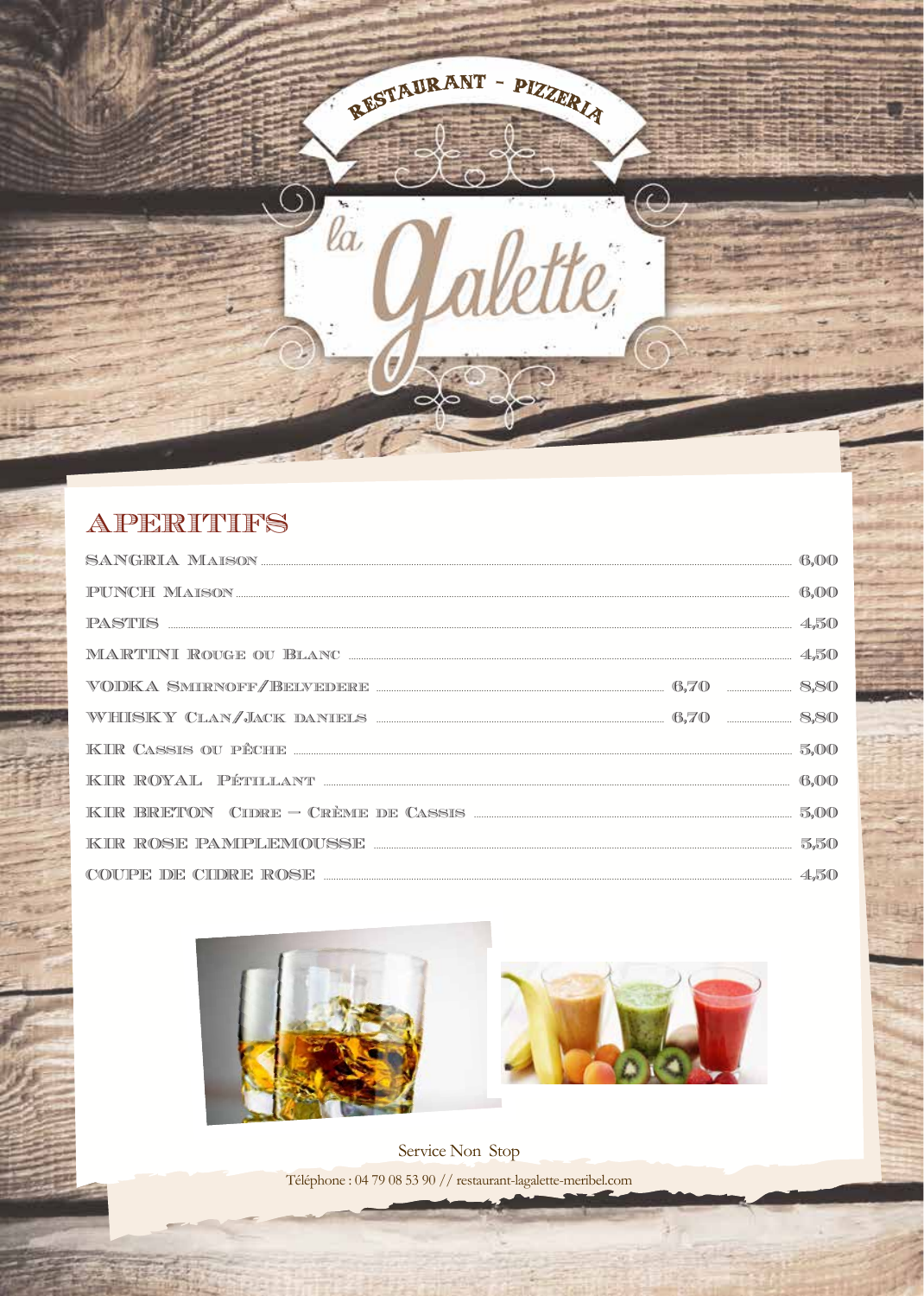#### Les Entrées

|                                                                 | 10.70 |
|-----------------------------------------------------------------|-------|
|                                                                 |       |
|                                                                 |       |
|                                                                 |       |
| Dry Beef, Parm Ham, Sausage, Ham, Baccon                        |       |
| Plate of Berger: Parm Ham, Sausage, Dry Beef, Comté, Reblochon) |       |

#### Les Salades

|                                                                | 6,00  |
|----------------------------------------------------------------|-------|
| (Green Salad, Egg, Corn, Ham, Cheese)                          | 13,50 |
| (Green Salad, Bacon, Cheese, Croûtons, Tomatoes)               |       |
| (Green Salad, Cheese Raclette Toast, Dry Tomatoes, Egg)        |       |
| Goat's Milk Cheese and Green Salad with Honey and Dry Tomatoes |       |



#### Les Omelettes - Salade Verte

| OMELETTE POMMES DE TERRE, SAUCISSE, CHAMPIGNONS |  |
|-------------------------------------------------|--|
|                                                 |  |
|                                                 |  |
|                                                 |  |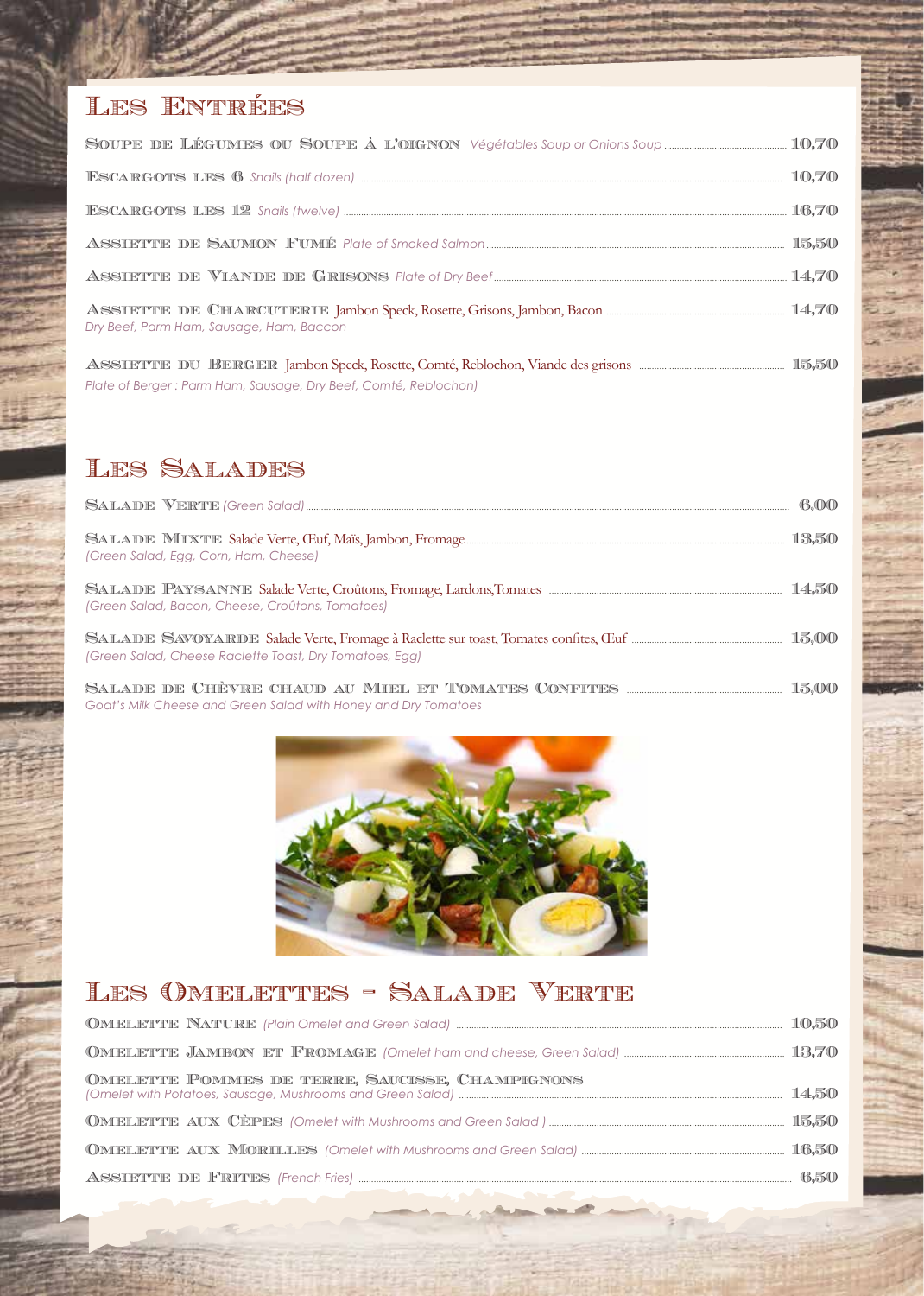# LES GALETTES

| (Mushrooms, Sausage, Cheese)                              |  |
|-----------------------------------------------------------|--|
| (Ham, Egg, Cheese, Vegetable)                             |  |
| (Ham, Egg, Cheese, Fresh - Cream)                         |  |
| (Ham, Tomatoes, Mushrooms, Cheese)                        |  |
| (Green Salad, Tomatoes, Ham, Egg, Cheese)                 |  |
| (Egg, Mushrooms, Cheese, Bacon, Cream)                    |  |
| (Normandy Country Sauvage, Cheese, Egg, Mushrooms, Cream) |  |
| (Cheese Raclette, Potatoes, Parm Ham)                     |  |
| (Salmon with cream, Lemon)                                |  |
| (Beef, Onions, Dry Tomatoes, Egg)                         |  |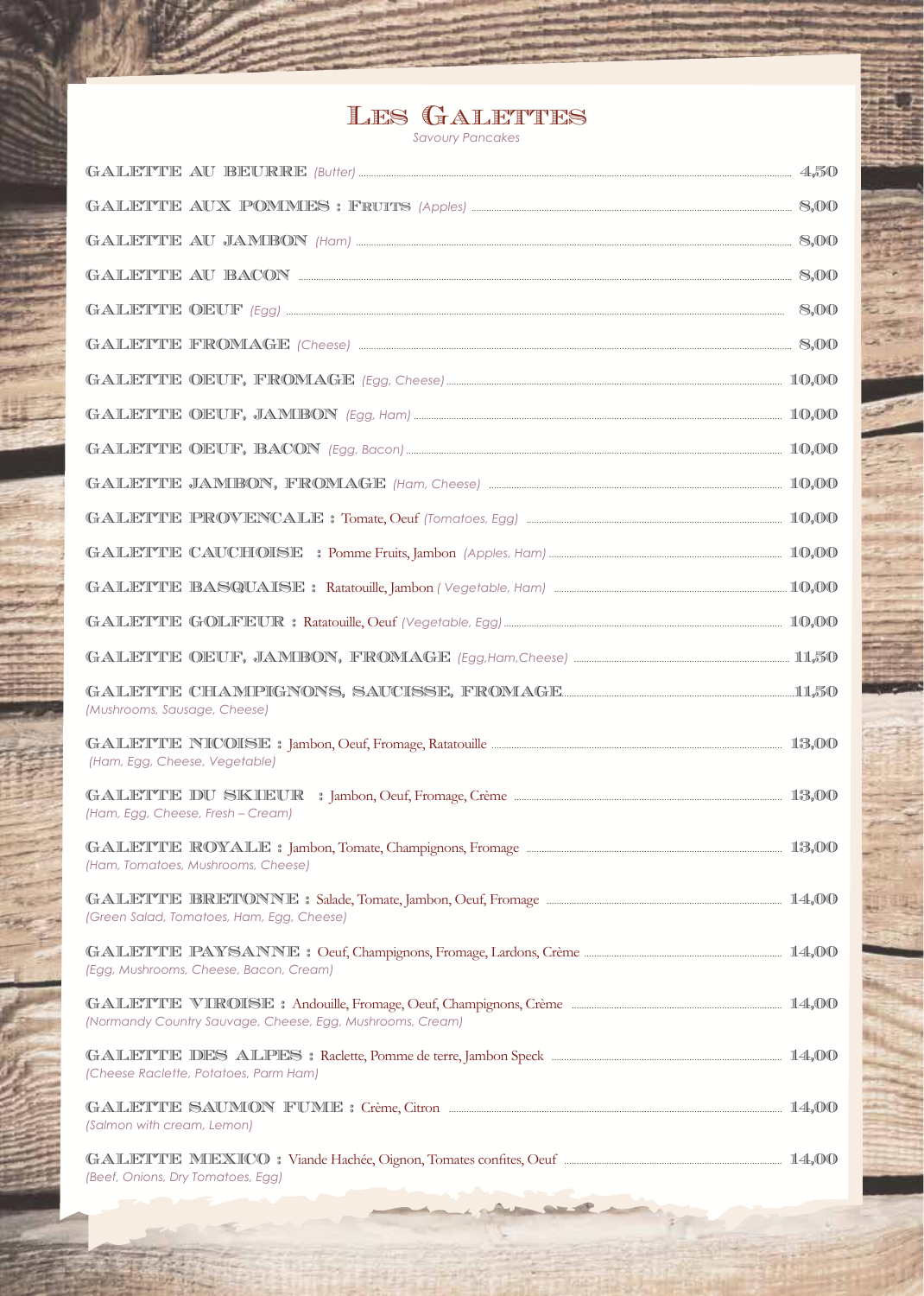## CRÊPES

| CRÊPE AU SIROP D'ERABLE (Maple syrup) manufacture and manufacture 5,70 |  |
|------------------------------------------------------------------------|--|
|                                                                        |  |
|                                                                        |  |
|                                                                        |  |
|                                                                        |  |
|                                                                        |  |
|                                                                        |  |
|                                                                        |  |



| (Almonds, Grand – Marnier, Chocolate) |  |
|---------------------------------------|--|
|                                       |  |
|                                       |  |
|                                       |  |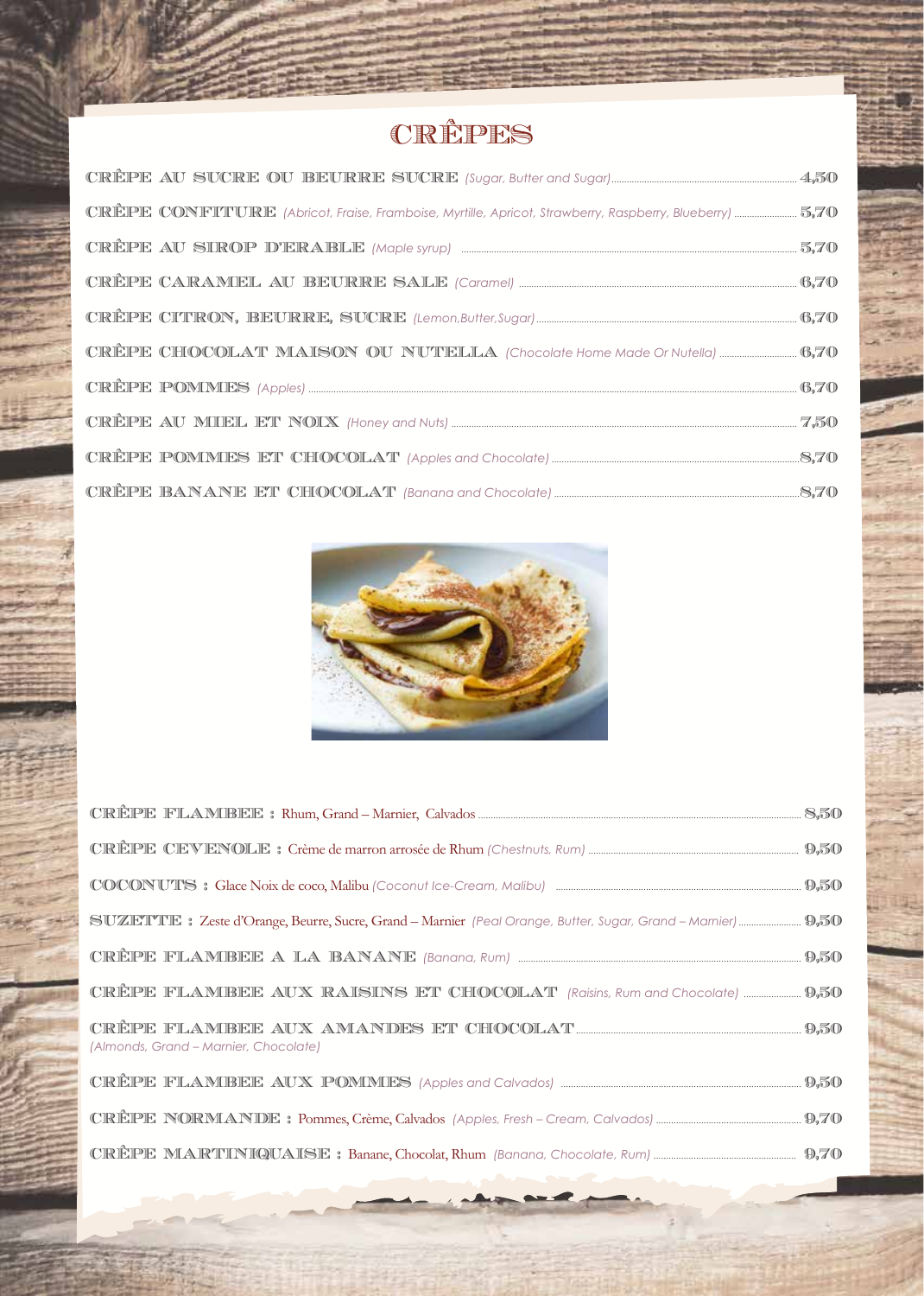## CRÊPES

| (Pear, Chocolate, Vanilla Ice-Cream, Chantilly)    |  |
|----------------------------------------------------|--|
| (Vanilla Ice-Cream, Chocolate, Chantilly and Nuts) |  |
| (Coconut Ice-Cream, Hot chocolate, Chantilly)      |  |

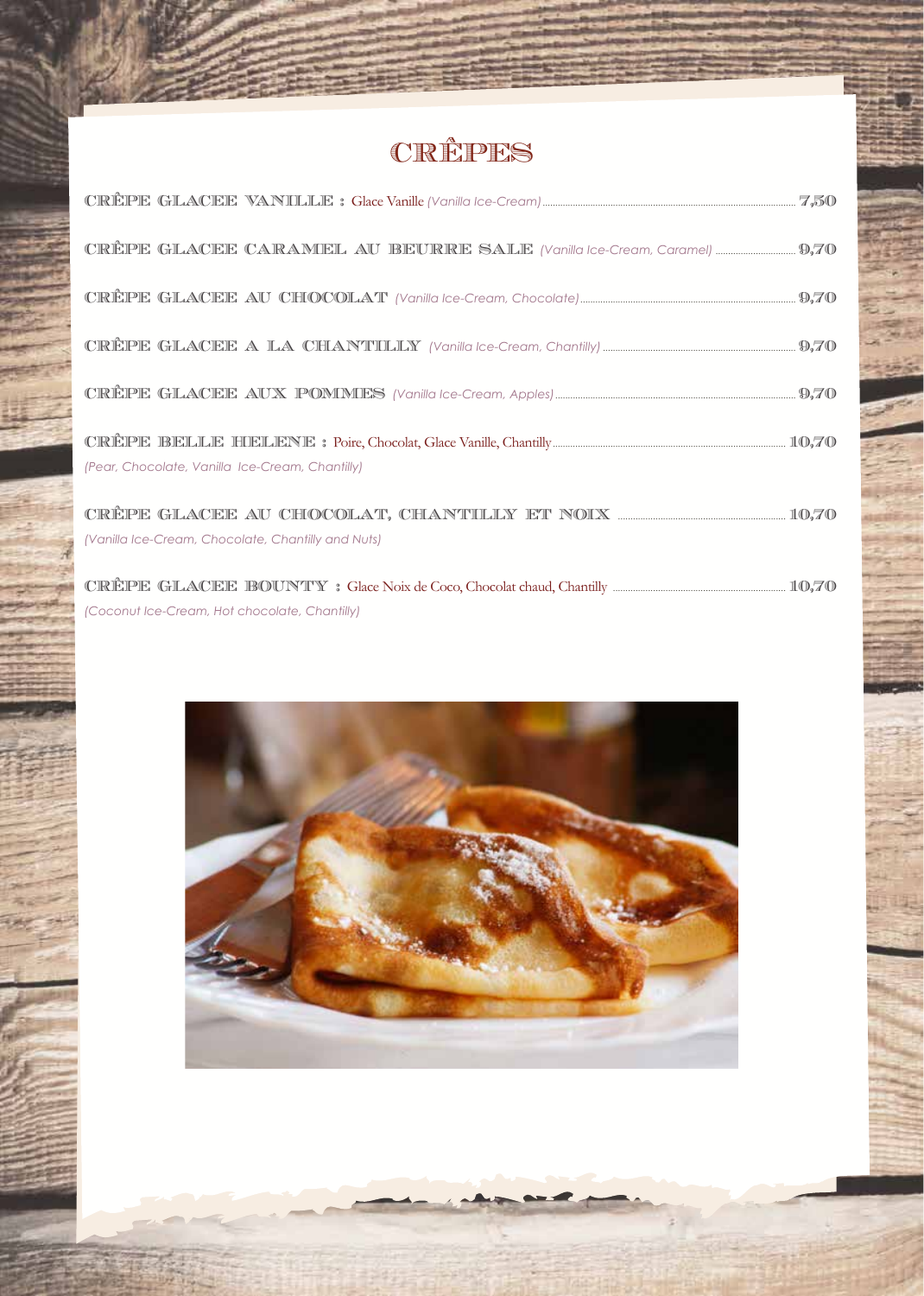#### Les Spécialités

Minimum 2 Personnes Sauf Tartiflette *Minimum 2 People*

PIERRE CHAUDE ROYALE ............................................................................................................................................................................. 27,50 Assortiment de tranches de Bœuf 125 gr. et de filets de Dinde 125 gr, Frites, 3 sauces, Oignons, Salade Verte  *H0T STONE : Beef 125 gr. Turkey 125 gr. Onions, French Fries, 3 Sauces, Green Salad.*

TARTIFLETTE – Salade Verte ..................................................................................................................................................................................... 19,50 *Potatoes, Onions, Reblochon, Bacon, Fresh Cream and Green Salad*

TARTIFLETTE – Salade Verte – Jambon Speck...................... 21,00 *Potatoes, Onions, Reblochon, Bacon, Fresh Cream, Green Salad and Parm Ham*

FONDUE BOURGUIGNONNE ............................................ 27,50 Servie avec Frites, Salade verte, 3 Sauces et 230 gr. de Bœuf *Beef Fondue 230 gr. French Fries, 3 Sauces, Green Salad*

Supplément De Viande ............................................................. 13,70 *More Beef 200 gr*





## LES RACLETTES

| Cheese, Potatoes, Onions, Gherkins                                                                                                                                                                                                                                                                                 |  |
|--------------------------------------------------------------------------------------------------------------------------------------------------------------------------------------------------------------------------------------------------------------------------------------------------------------------|--|
| Cheese, potatoes, Onions, Parm Ham, Gherkins                                                                                                                                                                                                                                                                       |  |
| Cheese, Potatoes, Onions, Dry Beef, Gherkins                                                                                                                                                                                                                                                                       |  |
| RACLETTE ROYALE : Assiette de Charcuterie, Salade Verte 28,000<br>Cheese, Potatoes, Onions, Dry Beef,<br>Parm Ham, Sausage, Bacon, Ham, Gherkins                                                                                                                                                                   |  |
| $\mathbb{F}_p$ , $\mathbb{F}_p$ and $\mathbb{F}_p$ is $\mathbb{F}_p$ in $\mathbb{F}_p$ . Then $\mathbb{F}_p$ is $\mathbb{F}_p$ is $\mathbb{F}_p$ if $\mathbb{F}_p$ is $\mathbb{F}_p$ if $\mathbb{F}_p$ is $\mathbb{F}_p$ if $\mathbb{F}_p$ is $\mathbb{F}_p$ if $\mathbb{F}_p$ is $\mathbb{F}_p$ if $\mathbb{F}_p$ |  |

RACLETTE VÉGÉTARIENNE : Assiette de Crudités ....... 25,000 *Cheese, Tomatoes, Green Salad, Corn, Potatoes, Gherkins, Artichoke*

#### Les Fondues

*Cheese Fondue, Bread, Mushrooms* 

| Cheese Fondue (Comté, Emmental, Beaufort) and Bread                                                                    |       |
|------------------------------------------------------------------------------------------------------------------------|-------|
| Assiette de Charcuterie, Salade Verte<br>Cheese Fondue, Bread, Parm Ham,<br>Dry Beef, Sausage, Bacon, Ham, Green Salad |       |
| FONDUE SAVOYARDE AUX MORILLES<br>Cheese Fondue, Bread, Mushrooms                                                       | 27.50 |
|                                                                                                                        |       |

Fondue Savoyarde................................................................................ 21,50



*Prix / pers.*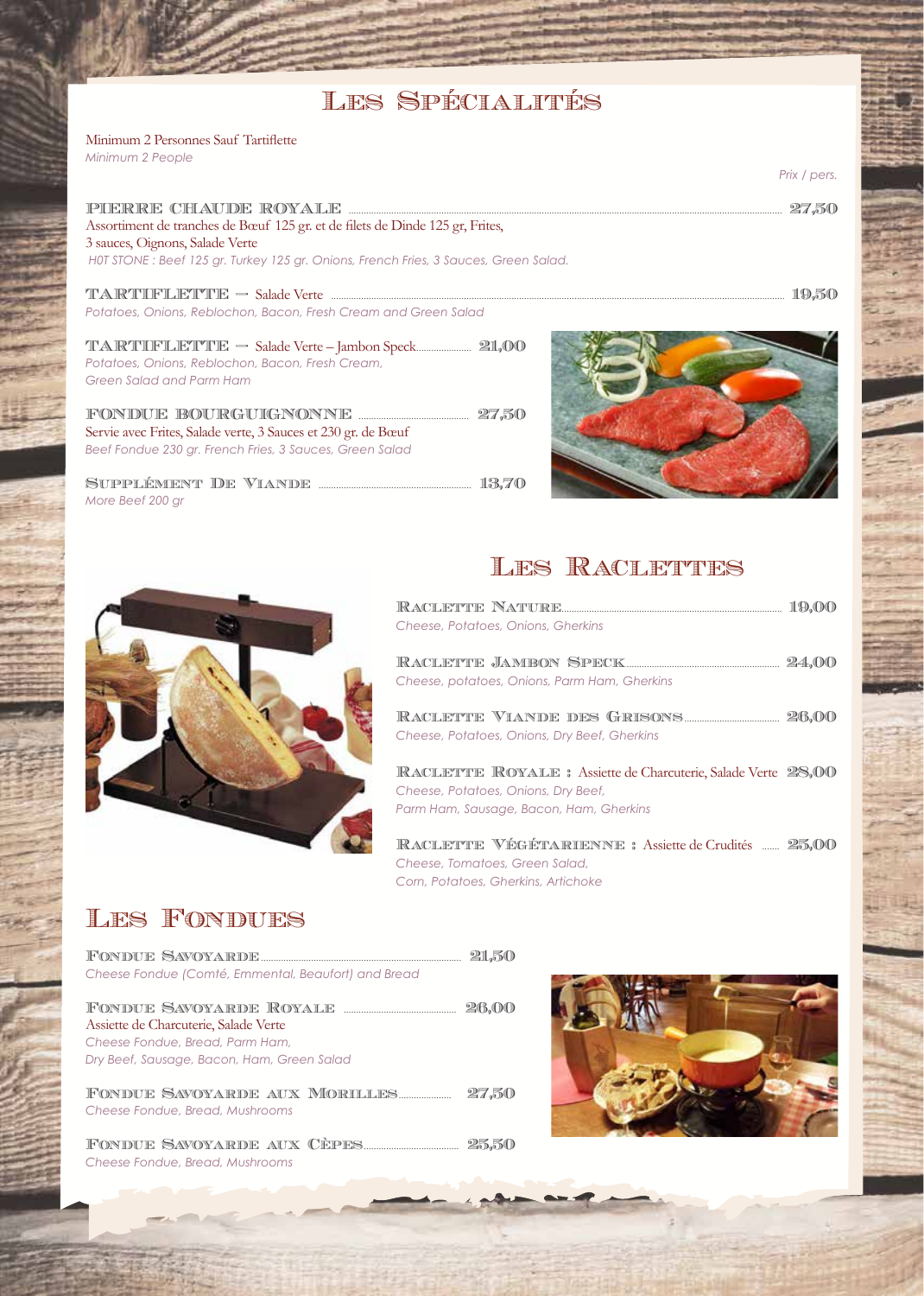## Menu Enfants à 12,90

Servi uniquement le Midi, jusqu'à 14h30

*Served Just for the lunch*

1 GALETTE AU CHOIX A 10€

*1 GALETTE AT CHOICE*

1 CRÊPE SUCRE, CONFITURE OU NUTELLA *1 SUGAR, JAM OR NUTELLA PANCAKE*

1 BOLEE DE CIDRE DOUX ( SANS ALCOOL ) *1 BOWL OF SWEET CIDER*

## Menu Crêpes à 16,50

Servi uniquement le Midi, jusqu'à 14h30 *Served Just for the lunch*

1 GALETTE AU CHOIX *1 GALETTE AT CHOICE*

1 CRÊPE SUCRE, CONFITURE OU CHOCOLAT *1 SUGAR, JAM OR CHOCOLATE PANCAKE*

> 1 BOLEE DE CIDRE DOUX *1 BOWL OF SWEET CIDER*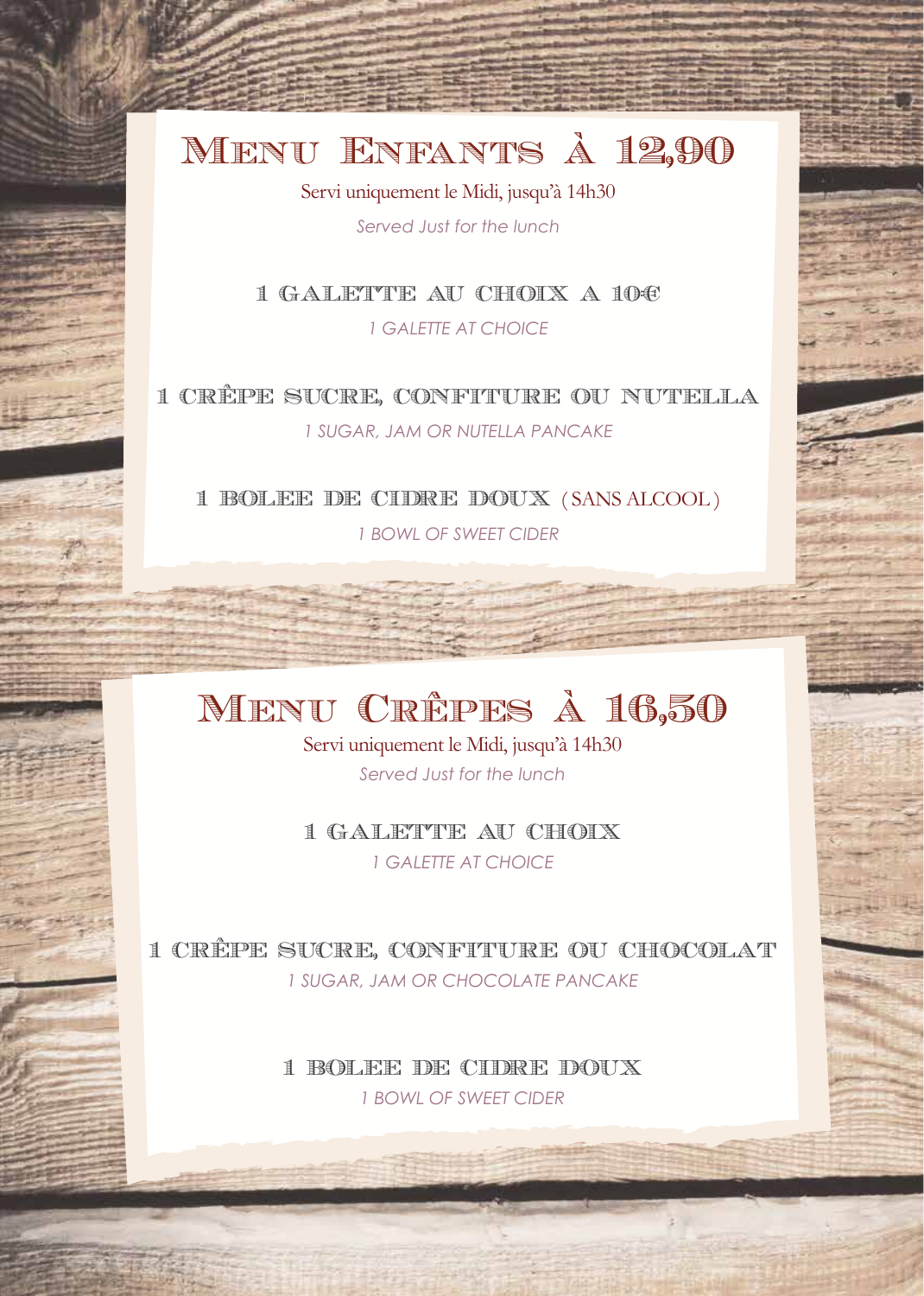| FROMAGE                                                                                                                                                                                   |       |
|-------------------------------------------------------------------------------------------------------------------------------------------------------------------------------------------|-------|
|                                                                                                                                                                                           |       |
| Plate of Cheese (Reblochon, Comté, Emmental)                                                                                                                                              |       |
|                                                                                                                                                                                           |       |
| <b>LES DESSERTS</b>                                                                                                                                                                       |       |
| (Cottage Cheese and Blueberry Jam)                                                                                                                                                        |       |
| (Chocolate Fondant and Its Vanilla Ice-cream)                                                                                                                                             |       |
|                                                                                                                                                                                           |       |
|                                                                                                                                                                                           |       |
|                                                                                                                                                                                           |       |
| <b>LES GLACES</b>                                                                                                                                                                         |       |
|                                                                                                                                                                                           |       |
| Vanille, Chocolat, Café, Caramel Beurre Salé, Rhum Raisins, Menthe Chcocolat, Noix de Coco,<br>Framboise, Myrtille, Citron, Génépy, Mojito                                                |       |
| FRAMBOISE MELBA : Glace Vanille, Framboise, Coulis de Framboise, Framboises, Chantilly  9,50<br>(Vanilla and Rastberrylce-cream, Rastberry, Rastberry Fruit, Rastberry coulis, Chantilly) |       |
| (Vanilla Ice-cream, Pear, Hot chocolate, Chantilly)                                                                                                                                       |       |
| CHOCOLAT LIÉGEOIS : Glace Chocolat et Vanille, Chocolat Chaud, Chantilly  9,50<br>(Chocolate and Vanilla Ice-Cream, Hot Chocolate, Chantilly)                                             |       |
| (Coffee Ice-Cream, Coffee, Chantilly)                                                                                                                                                     |       |
| CARAMEL LIÉGEOIS : Glace Caramel, Glace Vanille, Sauce Caramel, Chantilly  9,50<br>(Vanilla Caramel Ice-Cream, Caramel sauce, Chantilly)                                                  |       |
| (Vanilla Ice-Cream, Hot Chocolate, Chantilly)                                                                                                                                             |       |
| (Vanilla, Chocolate Ice-Cream, Banana, Hot Chocolate, Chantilly)                                                                                                                          |       |
|                                                                                                                                                                                           | 10.00 |
| COUPE «GENEPY» Sorbet Génépy, Génépy (Génépy Ice-Cream and Génépy)  10,00                                                                                                                 |       |
|                                                                                                                                                                                           |       |
| (3 Boules Mint-Chocolate, Pippermint)                                                                                                                                                     |       |

Coupe «LA GALETTE» 2 Boules Noix de Coco, Chocolat chaud, Malibu, Chantilly ............................................................... 10,00 *(2 Boules Coconuts Ice-Cream, Hot Chocolate, Malibu, Chantilly)*

Supplément Chantilly .............................................................................................................................................................................................. 1,50

### FONDUE AU CHOCOLAT (Minimum 2 personnes) .............................Prix par Pers. 11,00

Banane, Poire, Mandarine ou Orange, Kiwi, Pomme *(Banana, Pear, Orange, Kiwi, Apple and Hot Chocolate)*

#### DEMANDER LA GROLLE ...................................................................................................... 8,50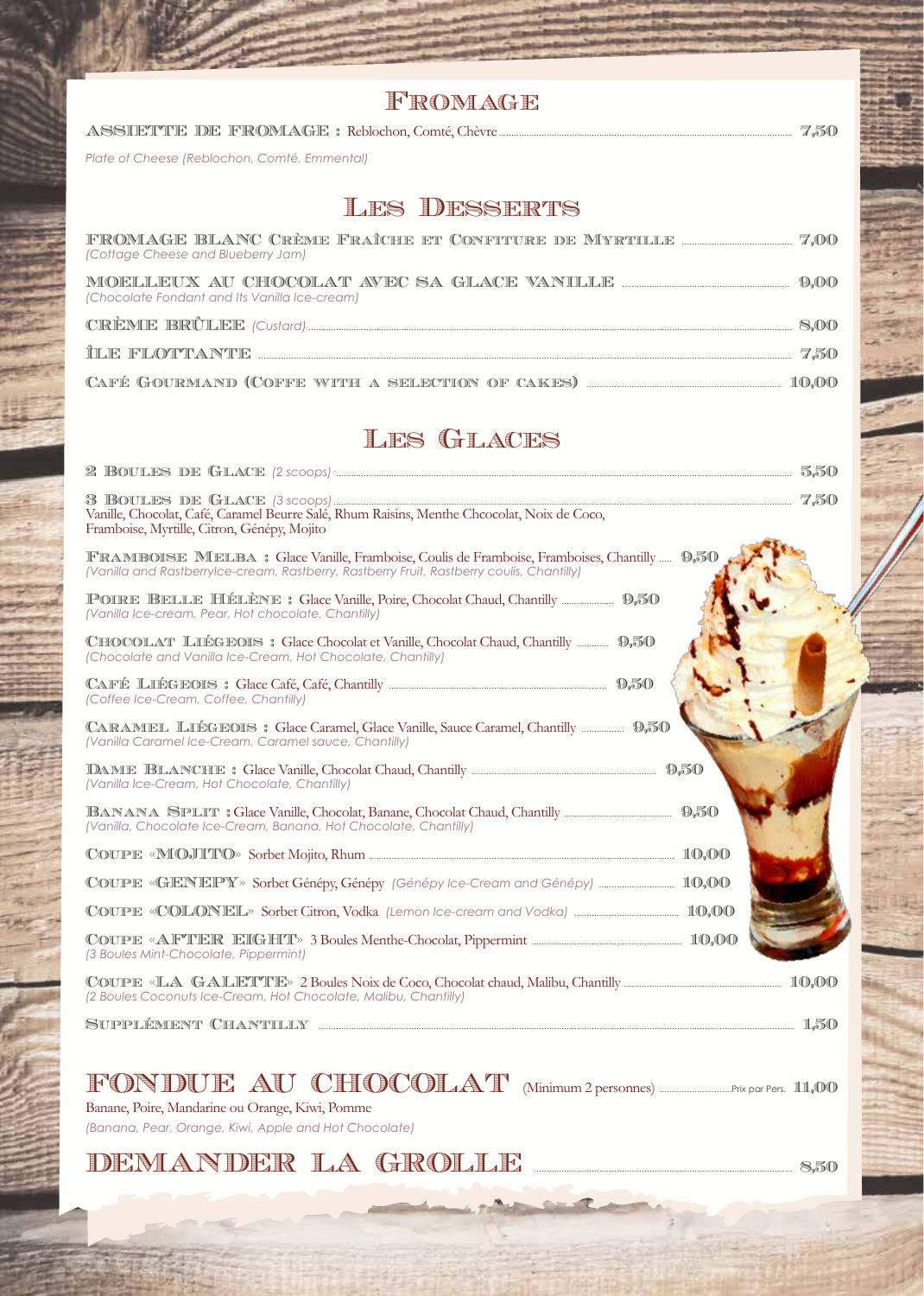**VIN BLANC DE TABLE** 

**VIN ROUGE DE TABLE** 



#### **VINS BLANCS DE SAVOIE AOC**

| APREMONT <b>Example 21,50</b> APREMONT <b>EXAMPLE 22,50</b> |  |
|-------------------------------------------------------------|--|
|                                                             |  |
|                                                             |  |
| <b>VINS ROSES DE SAVOIE AOC</b>                             |  |
|                                                             |  |
|                                                             |  |
| <b>VINS ROUGES DE SAVOIE AOC</b>                            |  |
|                                                             |  |
|                                                             |  |
| CÔTES DU RHÔNES AOC                                         |  |
|                                                             |  |
|                                                             |  |
| <b>BOURGOGNE AOC</b>                                        |  |
|                                                             |  |
|                                                             |  |
| <b>BORDEAUX AOC</b>                                         |  |
|                                                             |  |
|                                                             |  |
|                                                             |  |
| <b>CHAMPAGNE</b>                                            |  |
|                                                             |  |

...13,90

...13,90

75 cl